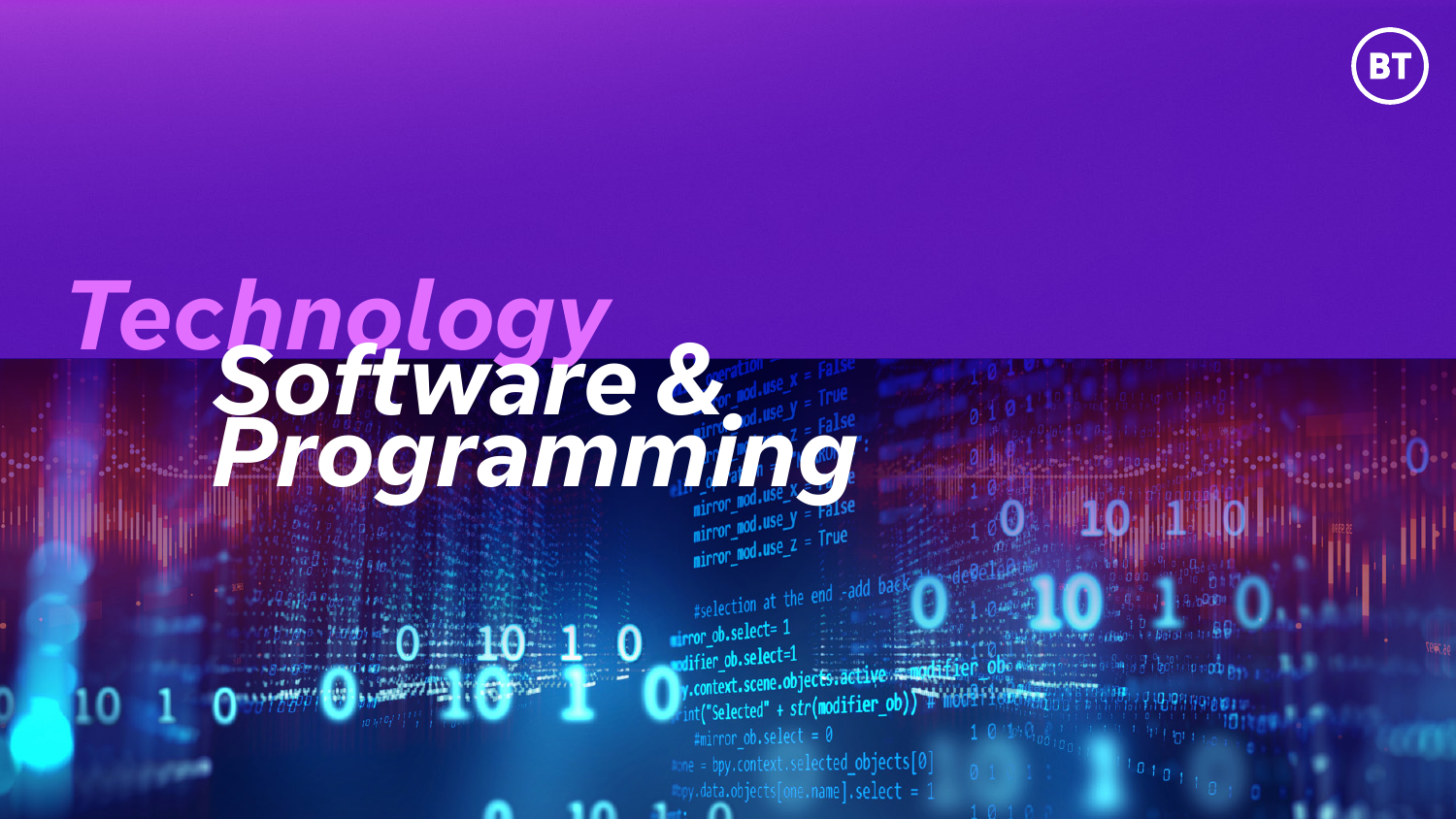### **Code That Keeps The World Turning**



Software makes the world go round. It's increasingly used across more and more of our everyday items, from mobile phones to TVs and even cars - they all have software that control how they work.

To make that software you need to programme it by writing code, as computers can't understand our human language. A bit like if you tried to talk to an Alien who didn't speak English… you wouldn't be able to communicate. So computers have their own language instead, called code. There are lots of different types of computer code known as programming languages. Therefore, in order for us to get the computer to do what we want it to do – we have to translate, or change, our instructions into the computer's language so they understand it.

Code is basically a set of algorithms, which are rules or instructions that are followed in a sequence to complete a task, and that task could be anything. We all use algorithms on a daily basis as humans, such as following a recipe to make a meal. When the computer runs the code, it follows the 'recipe', step-by-step.

Have you ever wondered how your games console works? Well they are also computers which run software. Think about the controller. When you play your game, you tell it what to do by pressing buttons on the controller. The controller then acts as the translator and coverts your instructions (algorithm) into code that the console can understand. That way you can move the player on the game – it's super clever!

There might seem like there are too many programming languages out there, and you might wonder which one you should learn? But don't worry about learning the 'right' one. There isn't a 'wrong' one to learn. If you know the principles of programming then it doesn't matter how technology changes or which language you are asked to use, you will be able to read the code and program.

Today's activity will get you thinking all about code and the various programming languages that exist. Notice how they all look different, but follow the same key fundamentals.

### **Teacher Links**

- Raspberry Pi Curriculum **https://atadastral.co.uk/go/bswtt1**
- Barefoot Supporting primary school teaching **https://atadastral.co.uk/go/bswtt2**
- Teach Computing Curriculum teaching resources **https://atadastral.co.uk/go/bswtt3**
- Teach Computing Helping you teach computing **https://atadastral.co.uk/go/bswtt4**



### **Find Out More**

- Computer Science journeys **https://atadastral.co.uk/go/bswtf1**
- Women in Computing **https://atadastral.co.uk/go/bswtf2**
- Simple coding **https://atadastral.co.uk/go/bswtf3**
	- Introduction to computational thinking **https://atadastral.co.uk/go/bswtf4**
- Teach creative programming with Turtle power! **https://atadastral.co.uk/go/bswth1**
- Blockly Games **https://atadastral.co.uk/go/bswth2**
- Make things with code **https://atadastral.co.uk/go/bswth3**
- Write some code to run on the Space Station **https://atadastral.co.uk/go/bswth4**
- Can you rescue the diamond? **https://atadastral.co.uk/go/bswth5**
- GCSE transition Programming Concepts **https://atadastral.co.uk/go/bswth6**
- Programming concepts **https://atadastral.co.uk/go/bswth7**
- Procedural programming **https://atadastral.co.uk/go/bswth8**
- The Jewels of Heuro **https://atadastral.co.uk/go/bswth9**

### **Have a Go**